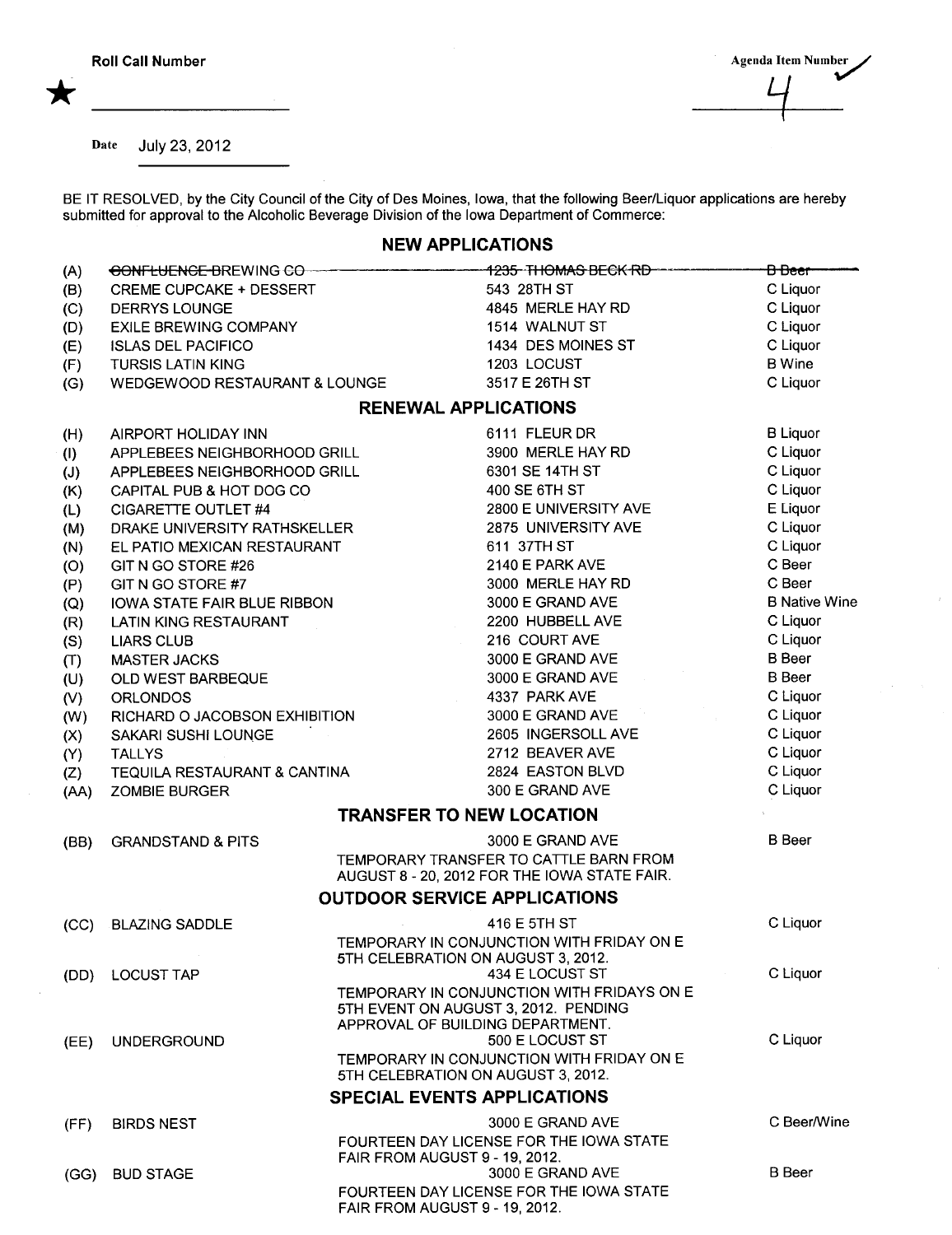Roll Call Number

Agenda Item Number  $\overline{L}$  $\overline{\phantom{a}}$ 

Date July 23, 2012

| (HH) | <b>BUD TENT</b>             | 3000 E GRAND AVE                                                                           | <b>B</b> Beer        |
|------|-----------------------------|--------------------------------------------------------------------------------------------|----------------------|
|      |                             | FOURTEEN DAY LICENSE FOR THE IOWA STATE                                                    |                      |
|      |                             | <b>FAIR FROM AUGUST 9 - 19, 2012.</b>                                                      | <b>B</b> Beer        |
| (11) | FEDERAL DISTRIBUTORS INC.   | 3000 E GRAND AVE<br>FOURTEEN DAY LICENSE FOR JOWA STATE FAIR IN                            |                      |
|      |                             | HERITAGE VILLAGE FROM AUGUST 9 - 19, 2012                                                  |                      |
| (JJ) | <b>GRANDSTAND</b>           | 3000 E GRAND AVE                                                                           | <b>B</b> Beer        |
|      |                             | FOURTEEN DAY LICENSE FOR THE IOWA STATE                                                    |                      |
|      |                             | <b>FAIR FROM AUGUST 9 - 19, 2012.</b>                                                      |                      |
| (KK) | <b>IOWA CRAFT BEER TENT</b> | 3000 E GRAND AVE                                                                           | <b>B</b> Beer        |
|      |                             | FOURTEEN DAY LICENSE FOR THE IOWA STATE<br><b>FAIR FROM AUGUST 9 - 19, 2012.</b>           |                      |
| (LL) | PARTY IN THE PARK           | 2201 GEORGE FLAGG PKWY                                                                     | Five (5) Day License |
|      |                             | CLASS B BEER LICENSE FOR MUSIC EVENT ON JULY                                               |                      |
|      |                             | 29. 2012. PENDING APPROVAL OF BUILDING.                                                    |                      |
|      |                             | ELECTRICAL AND ZONING DEPARTMENTS.                                                         |                      |
| (MM) | <b>SA PRESENTS</b>          | 400 ROBERT D RAY DR                                                                        | Five (5) Day License |
|      |                             | CLASS C LIQUOR LICENSE FOR 515 ALIVE ON                                                    |                      |
|      |                             | AUGUST 4 - 5, 2012. PENDING APPROVAL OF<br><b>BUILDING AND ELECTRICAL DEPARTMENTS.</b>     |                      |
| (NN) | <b>TURSIS LATIN KING</b>    | 1203 LOCUST                                                                                | Five (5) Day License |
|      |                             | SPECIAL CLASS C LIQUOR LICENSE FOR VIVA L                                                  |                      |
|      |                             | ITALIA FESTIVAL ON JULY 27 - 28, 2012. PENDING                                             |                      |
|      |                             | APPROVAL OF BUILDING DEPARTMENT.                                                           |                      |
| (OO) | VIVA LITALIA                | 1203 LOCUST                                                                                | Five (5) Day License |
|      |                             | CLASS B BEER LICENSE FOR FESTIVAL ON JULY 27 -<br>28, 2012. PENDING APPROVAL OF ELECTRICAL |                      |
|      |                             | DEPARTMENT.                                                                                |                      |
| (PP) | <b>VIVA L ITALIA</b>        | 1203 LOCUST                                                                                | Five (5) Day License |
|      |                             | CLASS B BEER LICENSE FOR FESTIVAL ON JULY 27 -                                             |                      |
|      |                             | 28, 2012. PENDING APPROVAL OF ELECTRICAL                                                   |                      |
|      |                             | DEPARTMENT.                                                                                |                      |

FORM APPROVED: FE  $\triangle$ du<sup>n</sup> -J Ł

Douglas P. Philiph<br>Assistant City Attorney

|                       | Moved by    |             |                 | to adopt.                                                           |                                                                 |  |
|-----------------------|-------------|-------------|-----------------|---------------------------------------------------------------------|-----------------------------------------------------------------|--|
| <b>COUNCIL ACTION</b> | <b>YEAS</b> | <b>NAYS</b> | <b>PASS</b>     | <b>ABSENT</b>                                                       | <b>CERTIFICATE</b>                                              |  |
| <b>COWNIE</b>         |             |             |                 |                                                                     |                                                                 |  |
| <b>COLEMAN</b>        |             |             |                 |                                                                     | I, DIANE RAUH, City Clerk of said City hereby certify that at a |  |
| <b>HENSLEY</b>        |             |             |                 | meeting of the City Council of said City of Des Moines, held on the |                                                                 |  |
| <b>MOORE</b>          |             |             |                 |                                                                     | above date, among other proceedings the above was adopted.      |  |
| <b>MAHAFFEY</b>       |             |             |                 |                                                                     |                                                                 |  |
| <b>MEYER</b>          |             |             |                 |                                                                     |                                                                 |  |
| <b>GRIESS</b>         |             |             |                 |                                                                     |                                                                 |  |
| <b>TOTAL</b>          |             |             |                 |                                                                     | IN WITNESS WHEREOF, I have hereunto set my hand and affixed     |  |
| <b>MOTION CARRIED</b> |             |             | <b>APPROVED</b> | my seal the day and year first above written.                       |                                                                 |  |
|                       |             |             |                 | Mayor                                                               | <b>City Clerk</b>                                               |  |